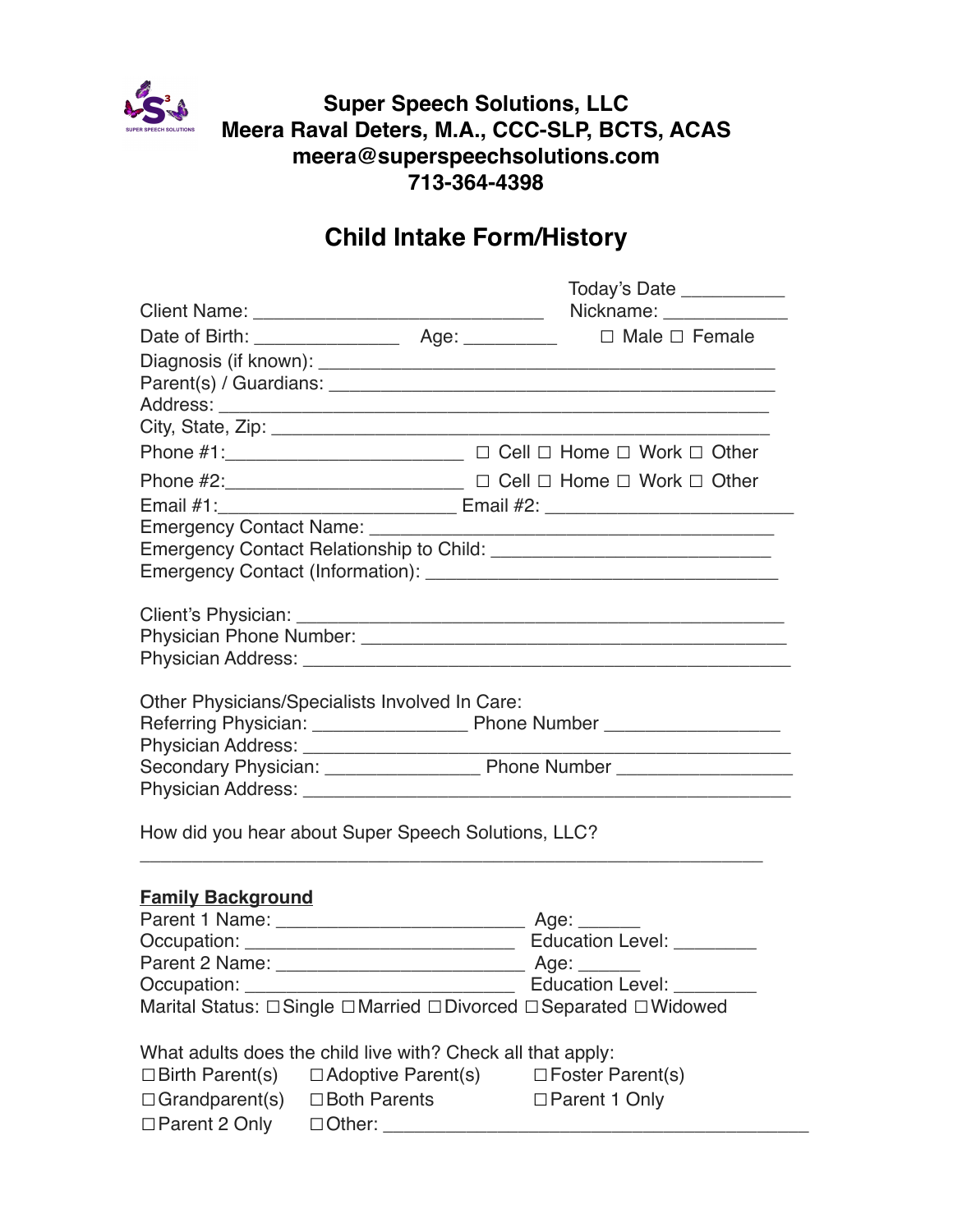Does the child have siblings or are there other siblings in the home?

|               | Child 1 Name: _______ Age: ___ Sex: __ Speech Issues: |                                    |  |
|---------------|-------------------------------------------------------|------------------------------------|--|
| Child 2 Name: |                                                       |                                    |  |
|               | Child 3 Name: _______ Age: ___ Sex: __ Speech Issues: |                                    |  |
| Child 4 Name: |                                                       | _Age: __ Sex: __ Speech lssues:_   |  |
| Child 5 Name: |                                                       | _ Age: ___ Sex: __ Speech Issues:_ |  |

Language(s) spoken in the home: \_\_\_\_\_\_\_\_\_\_\_\_\_\_\_\_\_\_\_\_\_\_\_\_\_\_\_\_\_\_\_\_\_\_\_\_ Who speaks the other language(s)? \_\_\_\_\_\_\_\_\_\_\_\_\_\_\_\_\_\_\_\_\_\_\_\_\_\_\_\_\_\_\_\_\_\_ Describe the child's use/understanding of the language $(s)$ :

Is there anything additional you would like to share about the family / home environment? \_\_\_\_\_\_\_\_\_\_\_\_\_\_\_\_\_\_\_\_\_\_\_\_\_\_\_\_\_\_\_\_\_\_\_\_\_\_\_\_\_\_\_\_\_\_\_\_\_\_\_

\_\_\_\_\_\_\_\_\_\_\_\_\_\_\_\_\_\_\_\_\_\_\_\_\_\_\_\_\_\_\_\_\_\_\_\_\_\_\_\_\_\_\_\_\_\_\_\_\_\_\_\_\_\_\_\_\_\_\_\_\_\_\_\_

\_\_\_\_\_\_\_\_\_\_\_\_\_\_\_\_\_\_\_\_\_\_\_\_\_\_\_\_\_\_\_\_\_\_\_\_\_\_\_\_\_\_\_\_\_\_\_\_\_\_\_\_\_\_\_\_\_\_\_\_\_\_\_\_

## **Evaluation**

Briefly describe why you're seeking an evaluation by a speech-language pathologist at this time: \_\_\_\_\_\_\_\_\_\_\_\_\_\_\_\_\_\_\_\_\_\_\_\_\_\_\_\_\_\_\_\_\_\_\_\_\_\_\_\_\_\_\_

What are you expecting out of this evaluation/ meeting?

Has the child had a previous speech, language or feeding evaluation / treatment? ☐Yes ☐No By whom: \_\_\_\_\_\_\_\_\_\_\_\_\_\_\_\_\_\_\_\_\_\_\_\_When: \_\_\_\_\_\_\_\_\_\_\_\_\_\_ Describe the results: **Example 10** and  $\overline{a}$  and  $\overline{b}$  and  $\overline{c}$  and  $\overline{d}$  and  $\overline{b}$  and  $\overline{a}$  and  $\overline{a}$  and  $\overline{a}$  and  $\overline{a}$  and  $\overline{a}$  and  $\overline{a}$  and  $\overline{a}$  and  $\overline{a}$  and  $\overline{a}$  and

\_\_\_\_\_\_\_\_\_\_\_\_\_\_\_\_\_\_\_\_\_\_\_\_\_\_\_\_\_\_\_\_\_\_\_\_\_\_\_\_\_\_\_\_\_\_\_\_\_\_\_\_\_\_\_\_\_\_\_\_\_\_\_\_ \_\_\_\_\_\_\_\_\_\_\_\_\_\_\_\_\_\_\_\_\_\_\_\_\_\_\_\_\_\_\_\_\_\_\_\_\_\_\_\_\_\_\_\_\_\_\_\_\_\_\_\_\_\_\_\_\_\_\_\_\_\_\_\_

\_\_\_\_\_\_\_\_\_\_\_\_\_\_\_\_\_\_\_\_\_\_\_\_\_\_\_\_\_\_\_\_\_\_\_\_\_\_\_\_\_\_\_\_\_\_\_\_\_\_\_\_\_\_\_\_\_\_\_\_\_\_\_\_

 $\mathcal{L}_\mathcal{L}$  , and the set of the set of the set of the set of the set of the set of the set of the set of the set of the set of the set of the set of the set of the set of the set of the set of the set of the set of th

\_\_\_\_\_\_\_\_\_\_\_\_\_\_\_\_\_\_\_\_\_\_\_\_\_\_\_\_\_\_\_\_\_\_\_\_\_\_\_\_\_\_\_\_\_\_\_\_\_\_\_\_\_\_\_\_\_\_\_\_\_\_\_\_

\_\_\_\_\_\_\_\_\_\_\_\_\_\_\_\_\_\_\_\_\_\_\_\_\_\_\_\_\_\_\_\_\_\_\_\_\_\_\_\_\_\_\_\_\_\_\_\_\_\_\_\_\_\_\_\_\_\_\_\_\_\_\_\_ \_\_\_\_\_\_\_\_\_\_\_\_\_\_\_\_\_\_\_\_\_\_\_\_\_\_\_\_\_\_\_\_\_\_\_\_\_\_\_\_\_\_\_\_\_\_\_\_\_\_\_\_\_\_\_\_\_\_\_\_\_\_\_\_

Describe in your own words the nature of your concerns about the child's development and/or the primary referral reasons: \_\_\_\_\_\_\_\_\_\_\_\_\_\_\_\_\_\_\_\_\_\_\_\_\_\_\_\_\_\_\_

At what age did you first notice the problem? \_\_\_\_\_\_\_\_\_\_\_\_\_\_\_\_\_\_\_\_\_\_\_\_\_\_\_\_\_\_\_\_\_\_

How do the child's communication difficulties impact the family? \_\_\_\_\_\_\_\_\_\_\_\_\_\_

\_\_\_\_\_\_\_\_\_\_\_\_\_\_\_\_\_\_\_\_\_\_\_\_\_\_\_\_\_\_\_\_\_\_\_\_\_\_\_\_\_\_\_\_\_\_\_\_\_\_\_\_\_\_\_\_\_\_\_\_\_\_\_ \_\_\_\_\_\_\_\_\_\_\_\_\_\_\_\_\_\_\_\_\_\_\_\_\_\_\_\_\_\_\_\_\_\_\_\_\_\_\_\_\_\_\_\_\_\_\_\_\_\_\_\_\_\_\_\_\_\_\_\_\_\_\_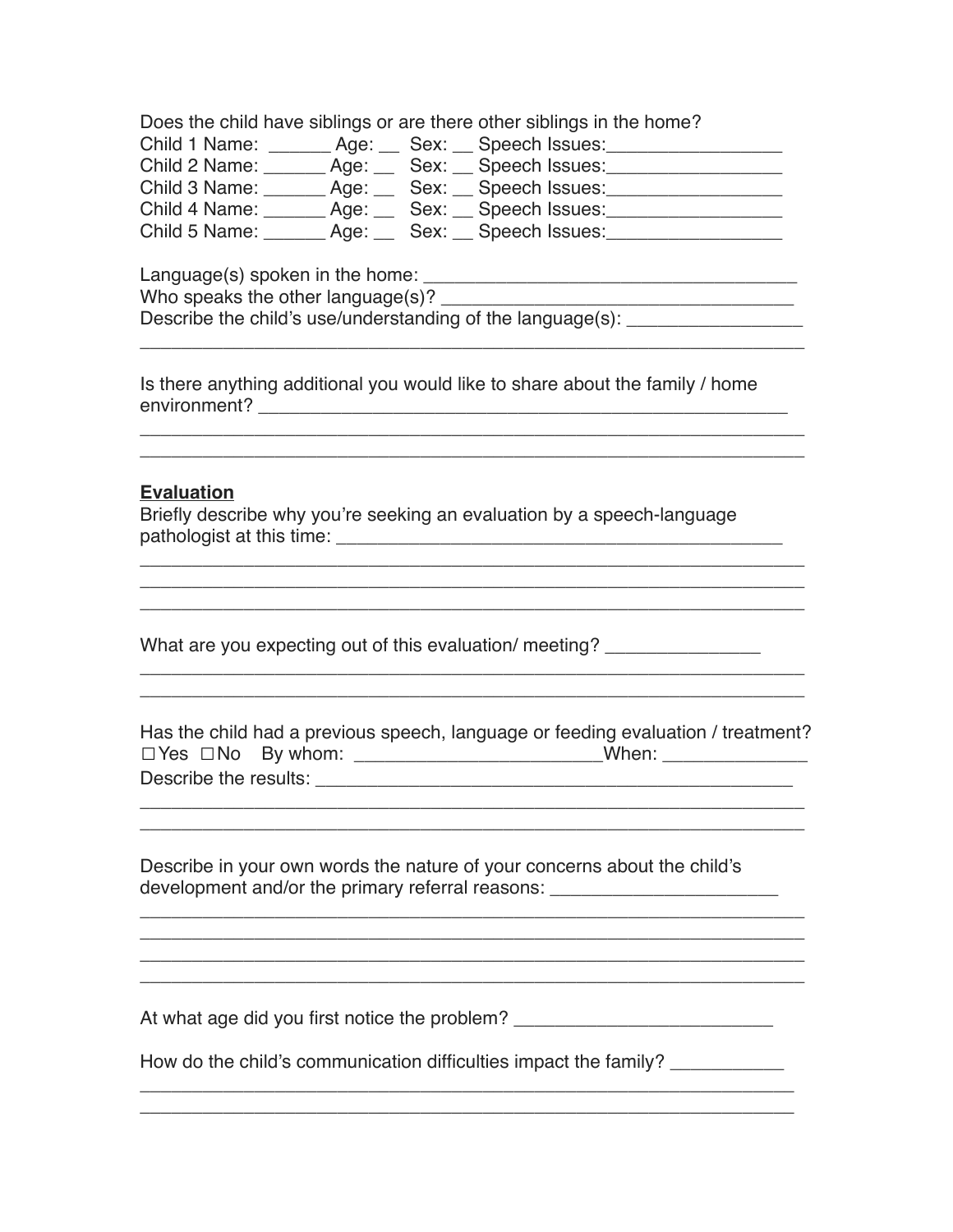If anyone else in the family has a speech or language diagnosis, please describe it: \_\_\_\_\_\_\_\_\_\_\_\_\_\_\_\_\_\_\_\_\_\_\_\_\_\_\_\_\_\_\_\_\_\_\_\_\_\_\_\_\_\_\_\_\_\_\_\_\_\_\_\_\_\_\_\_\_\_\_\_\_\_

\_\_\_\_\_\_\_\_\_\_\_\_\_\_\_\_\_\_\_\_\_\_\_\_\_\_\_\_\_\_\_\_\_\_\_\_\_\_\_\_\_\_\_\_\_\_\_\_\_\_\_\_\_\_\_\_\_\_\_\_\_\_\_\_

\_\_\_\_\_\_\_\_\_\_\_\_\_\_\_\_\_\_\_\_\_\_\_\_\_\_\_\_\_\_\_\_\_\_\_\_\_\_\_\_\_\_\_\_\_\_\_\_\_\_\_\_\_\_\_\_\_\_\_\_\_\_\_\_ \_\_\_\_\_\_\_\_\_\_\_\_\_\_\_\_\_\_\_\_\_\_\_\_\_\_\_\_\_\_\_\_\_\_\_\_\_\_\_\_\_\_\_\_\_\_\_\_\_\_\_\_\_\_\_\_\_\_\_\_\_\_\_\_

Is the child aware of or frustrated by their communication difficulties?

#### **Medical History**

Describe any pertinent information about the child's medical history (surgeries, diagnoses, etc.) as well as when they were diagnosed and by whom:

\_\_\_\_\_\_\_\_\_\_\_\_\_\_\_\_\_\_\_\_\_\_\_\_\_\_\_\_\_\_\_\_\_\_\_\_\_\_\_\_\_\_\_\_\_\_\_\_\_\_\_\_\_\_\_\_\_\_

| <u> 1989 - Andrea Andrea Andrea Andrea Andrea Andrea Andrea Andrea Andrea Andrea Andrea Andrea Andrea Andrea And</u> |  |  |
|----------------------------------------------------------------------------------------------------------------------|--|--|
|                                                                                                                      |  |  |
|                                                                                                                      |  |  |

| Mother's Health During Pregnancy:<br>1. Were there any infections or illnesses? | $\Box$ Yes $\Box$ No |  |
|---------------------------------------------------------------------------------|----------------------|--|
| Describe:                                                                       |                      |  |
| 2. Was there any stress during the pregnancy?                                   | $\Box$ Yes $\Box$ No |  |
| Describe:                                                                       |                      |  |
| 3. Were there any complications during labor or delivery? $\Box$ Yes $\Box$ No  |                      |  |
| Describe:                                                                       |                      |  |

4. What was the mother's age at the time of delivery? \_\_\_\_ years

#### *Child's Health:*

1. How many weeks gestation was the child born? \_\_ weeks (40 weeks is typical)

\_\_\_\_\_\_\_\_\_\_\_\_\_\_\_\_\_\_\_\_\_\_\_\_\_\_\_\_\_\_\_\_\_\_\_\_\_\_\_\_\_\_\_\_\_\_\_\_\_\_\_\_\_\_\_\_\_\_\_\_\_\_\_\_ \_\_\_\_\_\_\_\_\_\_\_\_\_\_\_\_\_\_\_\_\_\_\_\_\_\_\_\_\_\_\_\_\_\_\_\_\_\_\_\_\_\_\_\_\_\_\_\_\_\_\_\_\_\_\_\_\_\_\_\_\_\_\_\_

- 2. The child was \_\_\_\_\_\_ lbs \_\_\_\_\_oz and \_\_\_\_\_\_\_ inches at birth
- 3. How was the child delivered?  $\Box$  Vaginally  $\Box$  Cesarean Section
- 4. Please describe any complications or concerns during labor or delivery:

#### *Check and describe all that apply:*

| $\Box$ Adenoidectomy      |           |
|---------------------------|-----------|
| $\Box$ Asthma             |           |
| $\Box$ Behavior Issues    |           |
| $\Box$ Brain injury       |           |
| $\Box$ Breathing problems |           |
| $\Box$ Cardiac issues     | Describe: |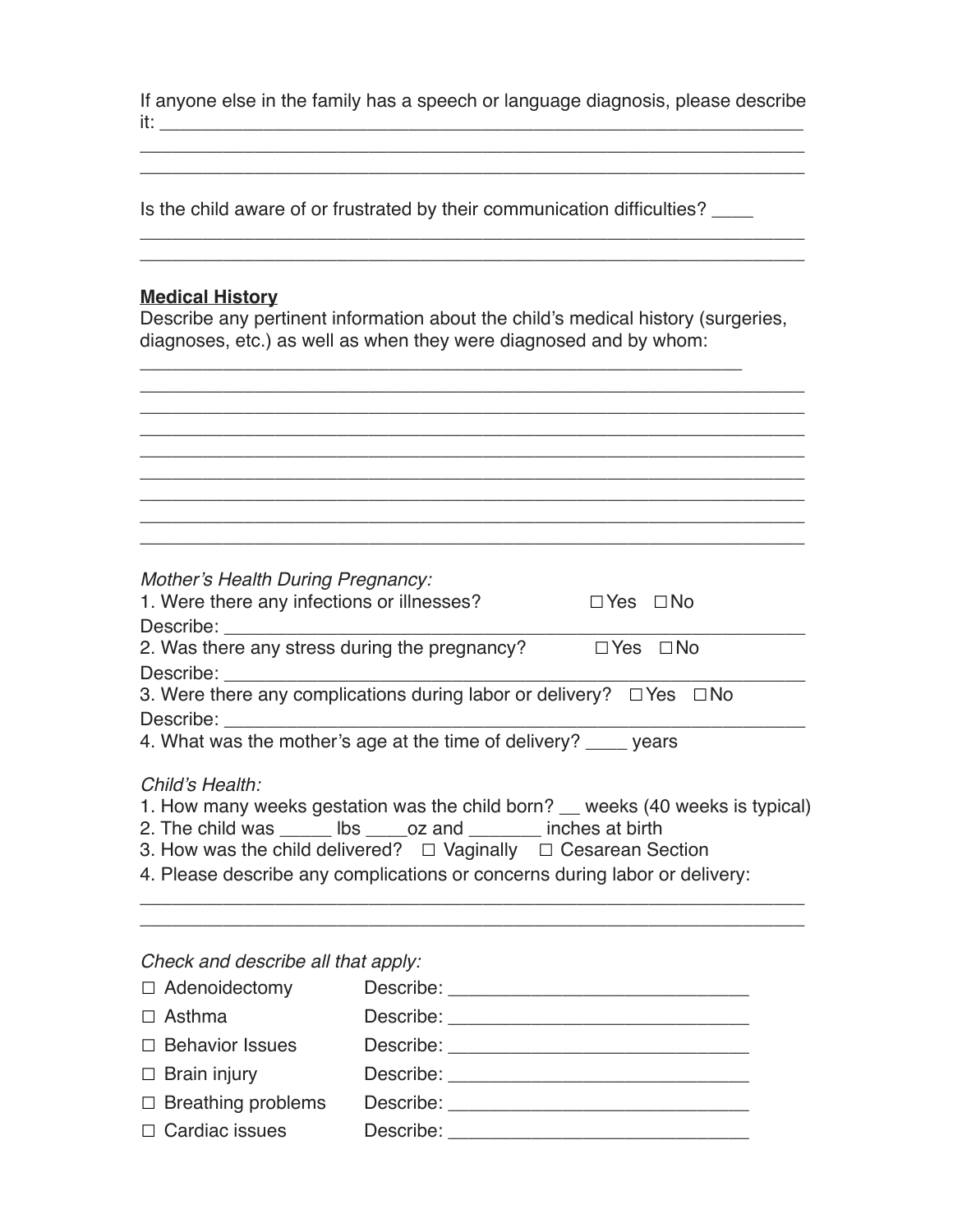| $\Box$ Chicken pox                                                                                                                                 |                                                                     |  |  |
|----------------------------------------------------------------------------------------------------------------------------------------------------|---------------------------------------------------------------------|--|--|
| $\Box$ Diabetes                                                                                                                                    |                                                                     |  |  |
| $\Box$ Ear infections                                                                                                                              |                                                                     |  |  |
| $\Box$ Ear tubes                                                                                                                                   |                                                                     |  |  |
| $\Box$ Encephalitis                                                                                                                                |                                                                     |  |  |
| $\Box$ Frequent colds                                                                                                                              |                                                                     |  |  |
| $\Box$ High fever                                                                                                                                  |                                                                     |  |  |
| $\Box$ Measles                                                                                                                                     |                                                                     |  |  |
| $\Box$ Meningitis                                                                                                                                  |                                                                     |  |  |
| $\Box$ Mumps                                                                                                                                       |                                                                     |  |  |
| $\Box$ Seizures                                                                                                                                    |                                                                     |  |  |
| $\Box$ Sensory issues                                                                                                                              |                                                                     |  |  |
| $\Box$ Sleep issues                                                                                                                                |                                                                     |  |  |
| $\Box$ Tongue tie                                                                                                                                  |                                                                     |  |  |
| $\Box$ Tonsillitis                                                                                                                                 |                                                                     |  |  |
| $\Box$ Tonsillectomy                                                                                                                               |                                                                     |  |  |
| $\Box$ Traumatic brain injury                                                                                                                      |                                                                     |  |  |
| $\Box$ Vision issues                                                                                                                               |                                                                     |  |  |
| Is the child up to date with immunizations: $\Box$ Yes<br>$\Box$ No<br>Has the child ever had surgery? $\Box$ Yes<br>$\Box$ No<br>Please describe: |                                                                     |  |  |
|                                                                                                                                                    |                                                                     |  |  |
|                                                                                                                                                    | Has the child ever been in a serious accident? $\Box$ Yes $\Box$ No |  |  |
|                                                                                                                                                    |                                                                     |  |  |

Does the child have a chronic illness? If so, please describe: \_\_\_\_\_\_\_\_\_\_\_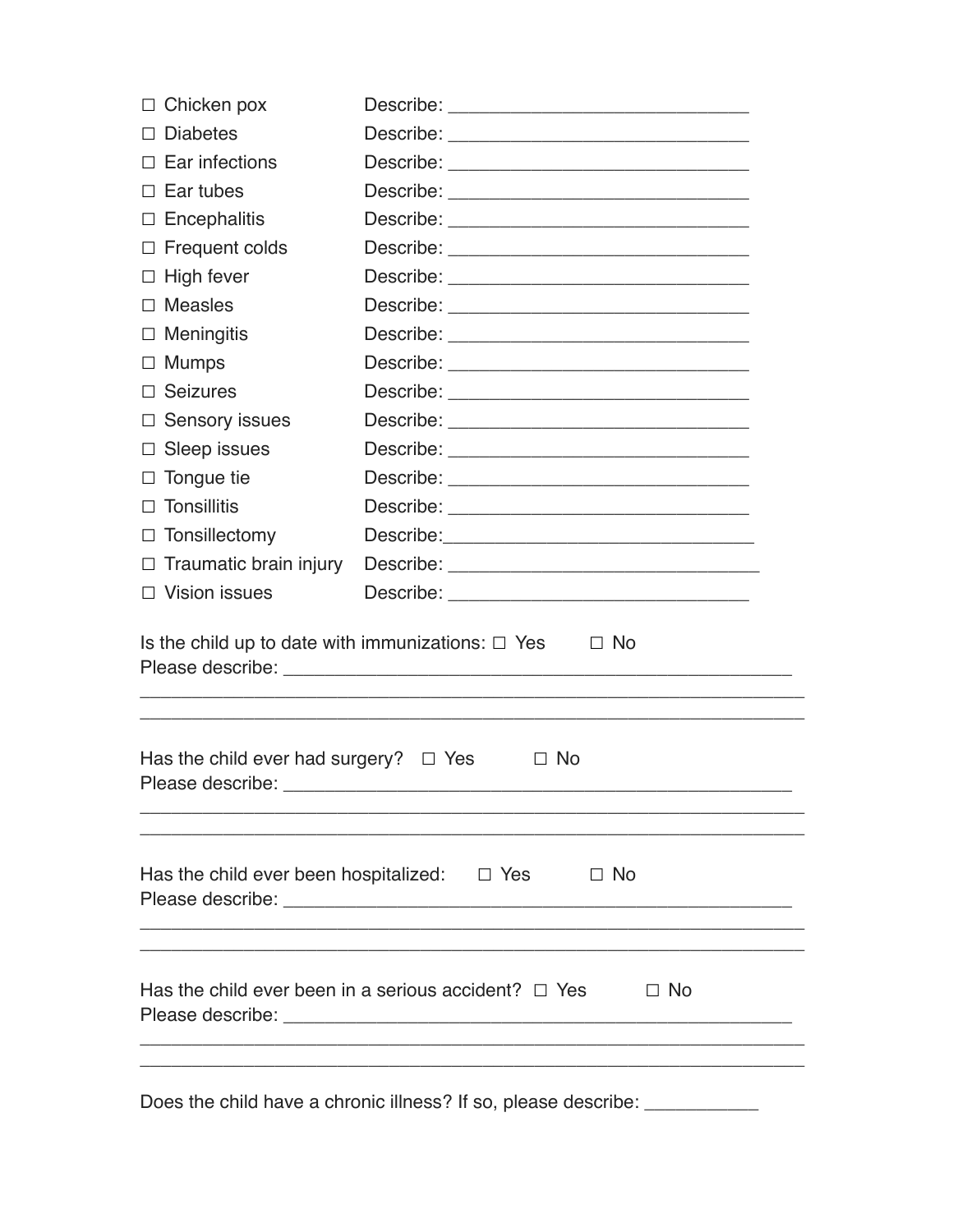| Is the child currently on any medications? If so, please list medication name and<br>reason for medication:                                                                                                                                                                                                                                                             |
|-------------------------------------------------------------------------------------------------------------------------------------------------------------------------------------------------------------------------------------------------------------------------------------------------------------------------------------------------------------------------|
| Does the child have any known allergies? $\square$ Yes $\square$ No                                                                                                                                                                                                                                                                                                     |
| <u> 1989 - Johann Stoff, amerikansk politiker (d. 1989)</u><br>Does the child currently use any equipment? (communication device, walker,                                                                                                                                                                                                                               |
| Does the child have a history of ear infections, tubes, etc. or use hearing aides?<br>$\Box$ Yes $\Box$ No                                                                                                                                                                                                                                                              |
| Does the child have any known hearing loss? $\Box$ Yes $\Box$ No                                                                                                                                                                                                                                                                                                        |
| If you have any concerns about the child's hearing, please describe: _____                                                                                                                                                                                                                                                                                              |
|                                                                                                                                                                                                                                                                                                                                                                         |
| Is the child currently receiving any of the following services? If yes, please list the<br>person's name and last date of service.<br>□ Behavioral Therapist <u>[1994]</u> The contract of the contract of the contract of the contract of the contract of the contract of the contract of the contract of the contract of the contract of the contract of the contract |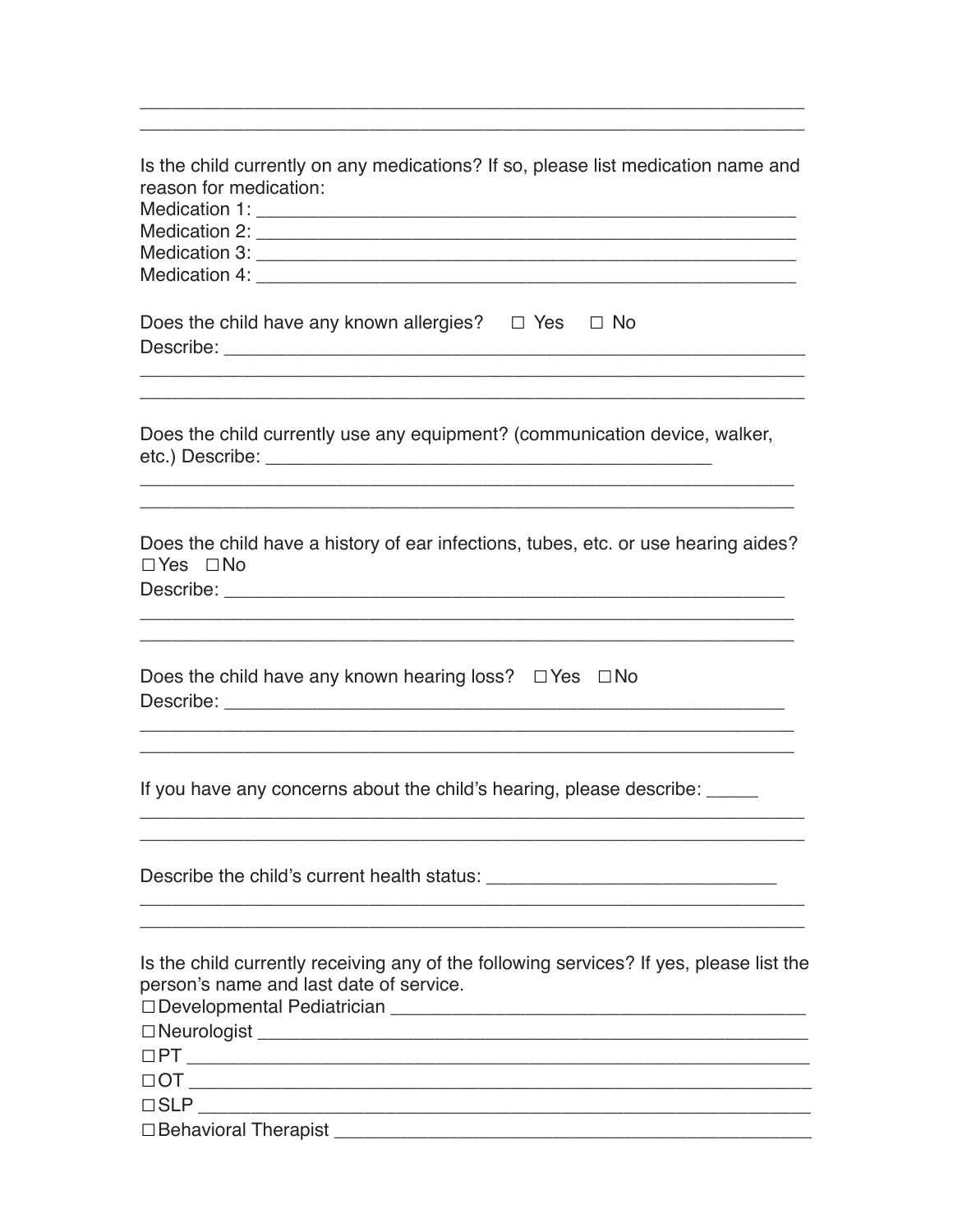☐Educational Consultant

| $\Box$ Psychologist / Psychiatrist |  |
|------------------------------------|--|
| $\Box$ Vision Therapist            |  |
| $\Box$ Other:                      |  |

## **Developmental History**

| At what age did the child do the following: |                             |  |
|---------------------------------------------|-----------------------------|--|
| Sit alone: <u>_________</u> ____            |                             |  |
| Stood Up: ____________                      | Walk: _________________     |  |
| Made Sounds: Made Sounds:                   | First Word: _________       |  |
| <b>Combined Words:</b>                      | Sentences: Networks         |  |
| Fed Self: _________________                 | Understood by Others_______ |  |
| Toilet Trained: _____________               | Dressed Self: _____________ |  |

*Does the child do any of the following:* 

| $\Box$ Choke on liquids            | $\Box$ Choke on foods          |  |
|------------------------------------|--------------------------------|--|
| $\Box$ Avoid foods                 | $\Box$ Maintain a special diet |  |
| $\Box$ Use a pacifier / suck thumb | $\Box$ Mouth objects           |  |
| Please describe any of the above:  |                                |  |

If under 4 years of age, how many words does the child say: ☐0-20 ☐21-50 ☐51-100 ☐101-150 ☐151-300 ☐301-500 ☐501+

\_\_\_\_\_\_\_\_\_\_\_\_\_\_\_\_\_\_\_\_\_\_\_\_\_\_\_\_\_\_\_\_\_\_\_\_\_\_\_\_\_\_\_\_\_\_\_\_\_\_\_\_\_\_\_\_\_\_\_\_\_\_\_\_ \_\_\_\_\_\_\_\_\_\_\_\_\_\_\_\_\_\_\_\_\_\_\_\_\_\_\_\_\_\_\_\_\_\_\_\_\_\_\_\_\_\_\_\_\_\_\_\_\_\_\_\_\_\_\_\_\_\_\_\_\_\_\_\_

Does the child produce sentences of the following length: ☐2 words ☐3 words ☐4 words ☐5+ words

What percentage of the child's speech do you understand? \_\_\_\_\_\_\_% How well do people outside of the family understand their speech? \_\_\_\_\_%

\_\_\_\_\_\_\_\_\_\_\_\_\_\_\_\_\_\_\_\_\_\_\_\_\_\_\_\_\_\_\_\_\_\_\_\_\_\_\_\_\_\_\_\_\_\_\_\_\_\_\_\_\_\_\_\_\_\_\_\_\_\_\_\_ \_\_\_\_\_\_\_\_\_\_\_\_\_\_\_\_\_\_\_\_\_\_\_\_\_\_\_\_\_\_\_\_\_\_\_\_\_\_\_\_\_\_\_\_\_\_\_\_\_\_\_\_\_\_\_\_\_\_\_\_\_\_\_\_

If the child is not using words, how do they communicate? \_\_\_\_\_\_\_\_\_\_\_\_\_\_\_\_\_\_\_\_\_\_

| Does the child have any difficulty with the following: |                                |  |  |
|--------------------------------------------------------|--------------------------------|--|--|
| $\Box$ Attention                                       | □ Frustration Tolerance        |  |  |
| $\Box$ Aggression                                      | $\Box$ Anger                   |  |  |
| $\Box$ Answering simple questions                      | $\Box$ Answering –wh questions |  |  |
| $\Box$ Understanding people                            | $\Box$ Following directions    |  |  |
| $\Box$ Excessive drooling                              | $\Box$ Chewing or eating       |  |  |
| $\Box$ Producing speech sounds                         | $\Box$ Stuttering              |  |  |
| $\Box$ Reading                                         | □ School work                  |  |  |
| $\Box$ Remembering                                     | $\Box$ Maintaining eye contact |  |  |
| $\Box$ Transitions                                     | □ Word Retrieval               |  |  |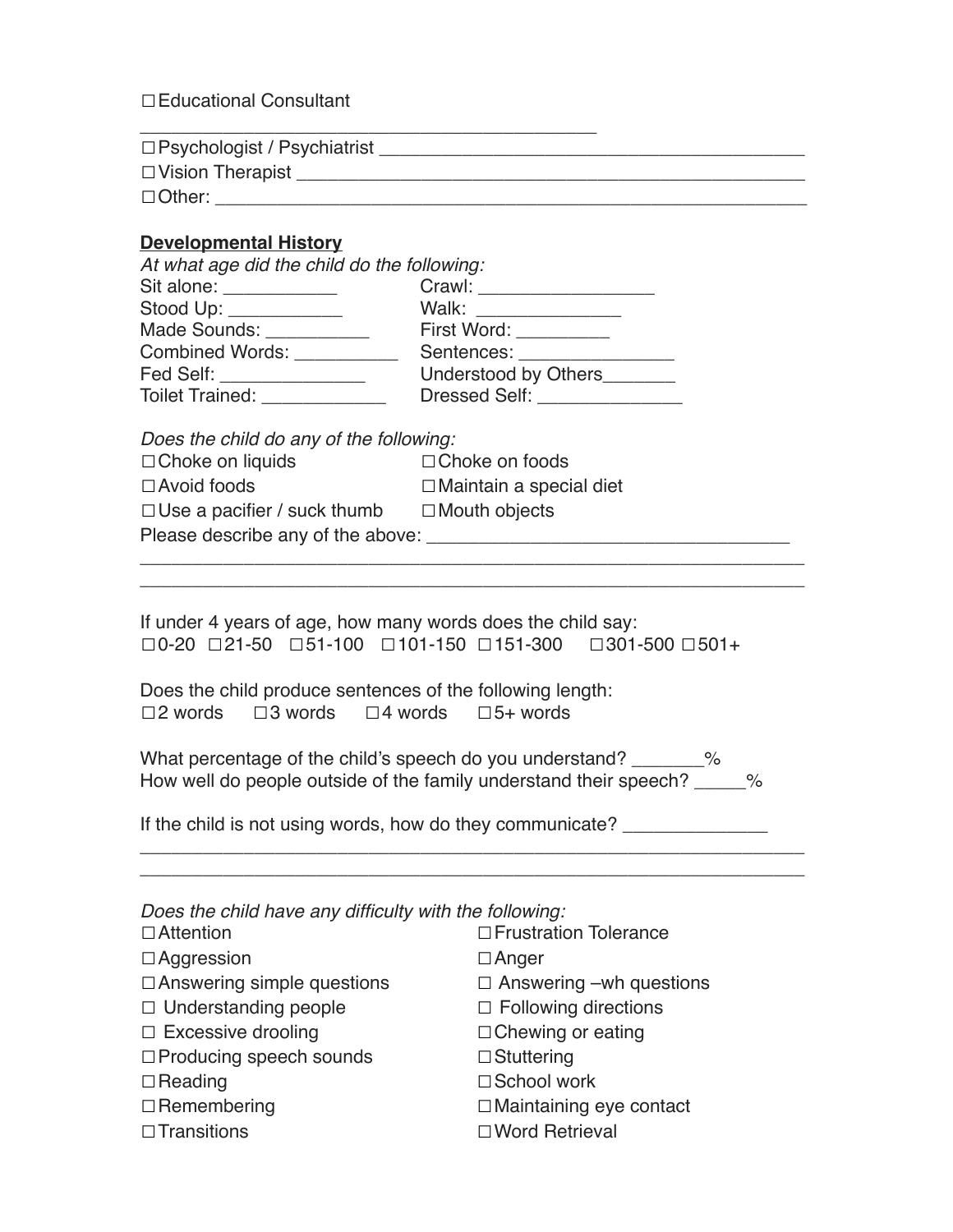$\Box$  Other difficulties:

Please describe any of the above: The state of the state of the state of the state of the state of the state of the state of the state of the state of the state of the state of the state of the state of the state of the st

Has the child experienced any difficulty with feeding or swallowing? If so, please 

<u> 1989 - Johann Stoff, deutscher Stoff, deutscher Stoff, der Stoff, der Stoff, der Stoff, der Stoff, der Stoff, </u>

## **Educational History**

| What is the name of the program? |  |
|----------------------------------|--|
|----------------------------------|--|

What day(s) do they attend?

If they receive any accommodations, please describe:

Please describe any educational difficulties or learning challenges that this child 

# **Social History**

Describe how the child interacts with parents, siblings, or other family members:

Please describe the communication difficulties the child faces in the home environment: environment:

Describe any significant events or changes within the home: \_\_\_\_\_\_\_\_\_\_\_\_\_\_\_